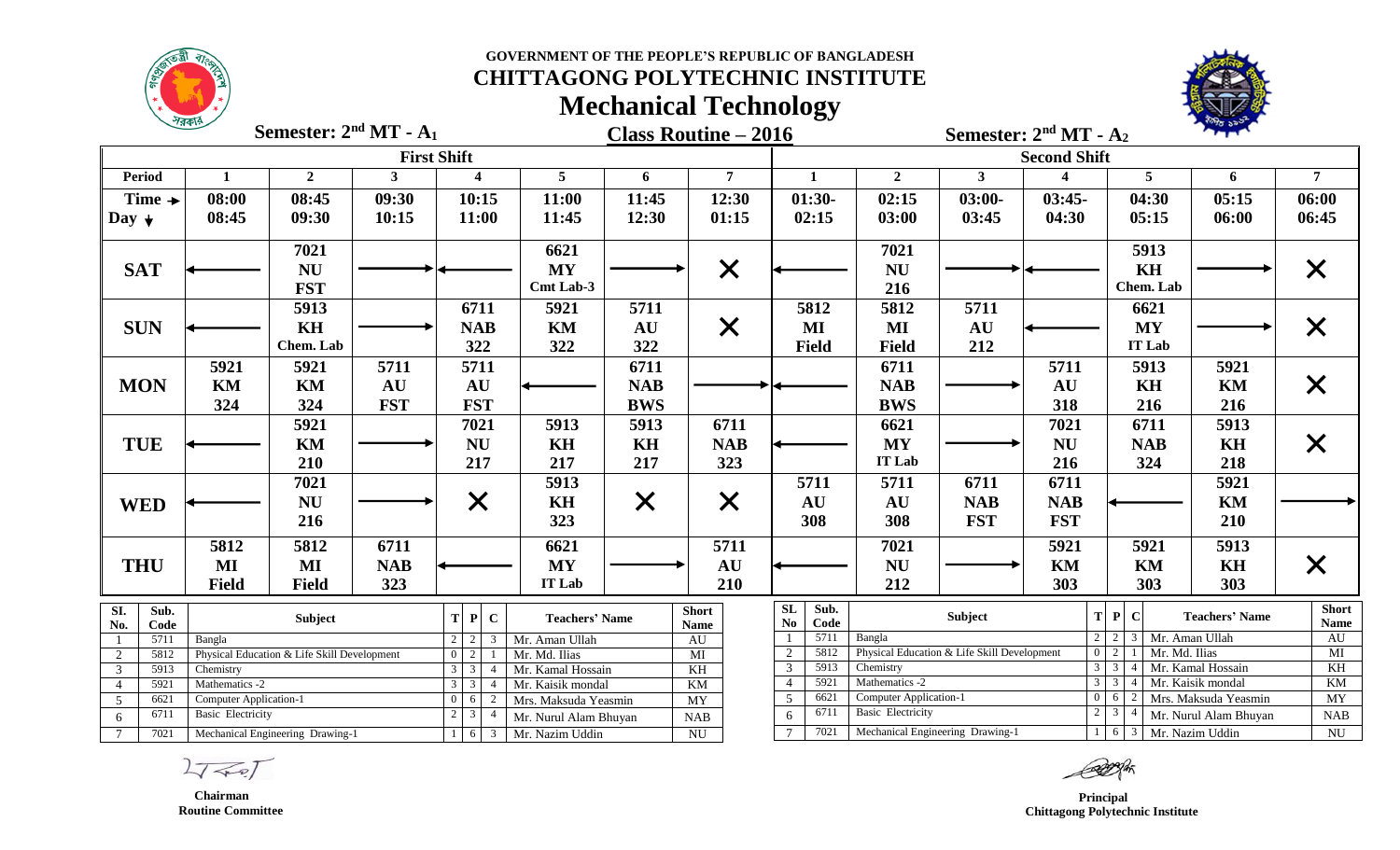

# **CHITTAGONG POLYTECHNIC INSTITUTE Mechanical Technology**



**Class Routine – 2016 Semester: 2 Semester: 2 nd MT - B<sup>2</sup> Semester:**  $2^{nd}$ **MT** - **B**<sub>1</sub>

|                   |                                                                                            |                                                                            |                                             | <b>First Shift</b> |                                                    |                       |                          | <b>Second Shift</b>    |                                                                                                |                 |                       |                           |                                       |                         |                   |
|-------------------|--------------------------------------------------------------------------------------------|----------------------------------------------------------------------------|---------------------------------------------|--------------------|----------------------------------------------------|-----------------------|--------------------------|------------------------|------------------------------------------------------------------------------------------------|-----------------|-----------------------|---------------------------|---------------------------------------|-------------------------|-------------------|
| <b>Period</b>     |                                                                                            | $\mathbf{1}$                                                               | $\overline{2}$                              | 3                  | $\boldsymbol{\Lambda}$                             | 5                     | 6                        | 7                      | $\mathbf{1}$                                                                                   | $\mathbf{2}$    | $\mathbf{3}$          |                           | 5                                     | 6                       | $\overline{7}$    |
|                   | Time $\rightarrow$                                                                         | 08:00                                                                      | 08:45                                       | 09:30              | 10:15                                              | 11:00                 | 11:45                    | 12:30                  | $01:30-$                                                                                       | 02:15           | $03:00-$              | $03:45-$                  | 04:30                                 | 05:15                   | 06:00             |
| Day $\downarrow$  |                                                                                            | 08:45                                                                      | 09:30                                       | 10:15              | 11:00                                              | 11:45                 | 12:30                    | 01:15                  | 02:15                                                                                          | 03:00           | 03:45                 | 04:30                     | 05:15                                 | 06:00                   | 06:45             |
|                   |                                                                                            |                                                                            |                                             |                    |                                                    |                       |                          |                        |                                                                                                |                 |                       |                           |                                       |                         |                   |
|                   |                                                                                            |                                                                            | 5921                                        |                    | 6711                                               |                       | 5913                     |                        |                                                                                                | 7021            |                       | 5913                      |                                       | 6621                    |                   |
| <b>SAT</b>        |                                                                                            |                                                                            | KM                                          |                    | <b>SR</b>                                          | $\bm{\mathsf{X}}$     | KH                       | $\times$               |                                                                                                | <b>HH</b>       |                       | <b>UKC</b>                |                                       | $\mathbf{A}\mathbf{K}$  |                   |
|                   |                                                                                            |                                                                            | 324                                         |                    | <b>FST</b>                                         |                       | 212                      |                        |                                                                                                | <b>FST</b>      |                       | <b>FST</b>                |                                       | Cmt Lab-2               |                   |
|                   |                                                                                            | 5812                                                                       | 5812                                        | 6711               | 6711                                               | 5913                  | 5711                     |                        |                                                                                                | 5921            |                       |                           | 7021                                  |                         |                   |
| <b>SUN</b>        |                                                                                            | MI                                                                         | $\bf{MI}$                                   | <b>SR</b>          | <b>SR</b>                                          | KH                    | AU                       | $\times$               |                                                                                                | <b>KM</b>       |                       |                           | <b>HH</b>                             |                         | $\bm{\mathsf{X}}$ |
|                   |                                                                                            | <b>Field</b>                                                               | <b>Field</b>                                | <b>FST</b>         | <b>FST</b>                                         | 212                   | 322                      |                        |                                                                                                | 316             |                       |                           | <b>FST</b>                            |                         |                   |
|                   |                                                                                            | 5711                                                                       | 5711                                        | 5921               |                                                    | 7021                  |                          |                        |                                                                                                | 6621            |                       | 6711                      | 5711                                  | 5913                    |                   |
| <b>MON</b>        |                                                                                            | <b>AU</b>                                                                  | AU                                          | KM                 |                                                    | <b>NU</b>             |                          | $\bm{\mathsf{X}}$      |                                                                                                | AK              |                       | <b>SH</b>                 | AU                                    | <b>UKC</b>              | $\bm{\mathsf{X}}$ |
|                   |                                                                                            | 216                                                                        | 216                                         | 216                |                                                    | <b>FST</b>            |                          |                        |                                                                                                | <b>IT Lab</b>   |                       | 303                       | <b>FST</b>                            | <b>FST</b>              |                   |
|                   |                                                                                            |                                                                            | 5913                                        |                    |                                                    | 6621                  |                          |                        |                                                                                                | 6711            |                       | 5921                      | 5921                                  | 7021                    |                   |
| <b>TUE</b>        |                                                                                            |                                                                            | KH                                          |                    |                                                    | <b>SK</b>             |                          | $\bm{\mathsf{X}}$      |                                                                                                | <b>SH</b>       |                       | KM                        | KM                                    | HH                      | $\bm{\mathsf{X}}$ |
|                   |                                                                                            |                                                                            | Chem. Lab                                   |                    |                                                    | Cmt Lab-2             |                          |                        |                                                                                                | <b>BWS</b>      |                       | 303                       | 303                                   | 303                     |                   |
|                   |                                                                                            |                                                                            | 6621                                        |                    | 7021                                               |                       | 6711                     |                        |                                                                                                | 5913            |                       | 5921                      | 5711                                  | 5711                    |                   |
| <b>WED</b>        |                                                                                            |                                                                            | <b>SK</b>                                   |                    | <b>NU</b>                                          |                       | <b>SR</b>                |                        | <b>UKC</b>                                                                                     |                 | KM                    | AU                        | <b>AU</b>                             | $\bm{\mathsf{X}}$       |                   |
|                   |                                                                                            |                                                                            | <b>MML</b>                                  |                    | <b>Testing Lab</b>                                 |                       | <b>BWS</b>               |                        |                                                                                                | Chem. Lab       |                       | 210                       | 306                                   | 306                     |                   |
|                   |                                                                                            | 5913                                                                       |                                             |                    |                                                    |                       |                          | 5711                   |                                                                                                |                 |                       |                           |                                       |                         |                   |
|                   |                                                                                            |                                                                            | 5921                                        | 5921               |                                                    | 7021                  |                          |                        | 5913                                                                                           | 6711            | 6711                  | 5711                      | 5812                                  | 5812                    |                   |
| <b>THU</b>        |                                                                                            | <b>KH</b>                                                                  | KM                                          | KM                 |                                                    | <b>NU</b>             |                          | <b>AU</b>              | <b>UKC</b>                                                                                     | <b>SH</b>       | <b>SH</b>             | AU                        | MI                                    | MI                      | $\bm{\mathsf{X}}$ |
|                   |                                                                                            | 306                                                                        | 306                                         | 306                |                                                    | 212                   |                          | 210                    | 323<br>323<br>323<br><b>Field</b><br>Chem. lab                                                 |                 | <b>Field</b>          |                           |                                       |                         |                   |
| $\overline{SI}$ . | Sub.                                                                                       |                                                                            | Subject                                     |                    | $\mathbf{P}$<br>$\mathbf C$<br>T                   | <b>Teachers' Name</b> |                          | <b>Short</b>           | $\overline{\text{SL}}$<br>Sub.<br>T P <br>Subject<br>$\mathbf C$                               |                 | <b>Teachers' Name</b> | <b>Short</b>              |                                       |                         |                   |
| No.               | Code<br>5711                                                                               | Bangla                                                                     |                                             |                    | $\mathcal{R}$                                      | Mr. Aman Ullah        |                          | Name<br><b>AU</b>      | Code<br>N <sub>o</sub><br>5711<br>Bangla<br>$2 \mid 2 \mid 3 \mid$ Mr. Aman Ullah              |                 |                       |                           | <b>Name</b><br>$\mathbf{A}\mathbf{U}$ |                         |                   |
| 2                 | 5812                                                                                       |                                                                            | Physical Education & Life Skill Development |                    | 2                                                  | Mr. Md. Ilias         |                          | $\overline{MI}$        | 5812<br>Physical Education & Life Skill Development<br>Mr. Md. Ilias<br>$0 \mid 2 \mid 1$<br>2 |                 |                       |                           | $\overline{MI}$                       |                         |                   |
| $\mathbf{3}$      | 5913                                                                                       | Chemistry                                                                  |                                             |                    | $\overline{3}$<br>$\overline{3}$<br>$\overline{4}$ | Mr. Kamal Hossain     |                          | $\overline{KH}$        | $3 \mid 3$<br>5913<br>Chemistry<br>3                                                           |                 |                       |                           | Mr. Ujjall Kanti Charaborty           | <b>UKC</b>              |                   |
|                   | 5921                                                                                       | $\mathbf{3}$<br>Mathematics -2<br>Mr. Kaisik mondal<br>$\overline{4}$      |                                             |                    |                                                    | <b>KM</b>             | 5921                     | Mathematics -2         |                                                                                                |                 | $3 \mid 3$            | Mr. Kaisik mondal         | $\overline{KM}$                       |                         |                   |
| $5\overline{)}$   | 6621<br><b>Computer Application-1</b><br>$0 \quad 6$<br>$2^{\circ}$<br>Mr. Swarup Karmakar |                                                                            |                                             |                    | <b>SR</b>                                          | 6621<br>5             | Computer Application-1   |                        |                                                                                                | $0\mid 6\mid 2$ | Mr. Abdul Kader       | $\mathbf{A}\mathbf{K}$    |                                       |                         |                   |
| 6                 | $\mathbf{3}$<br>6711<br><b>Basic Electricity</b><br>$\overline{4}$<br>Mr. Suhel Rana       |                                                                            |                                             |                    | <b>SR</b>                                          | 6711<br>6             | <b>Basic Electricity</b> |                        | $2 \mid 3$                                                                                     |                 | Mr. Sirajul Islam     | SI                        |                                       |                         |                   |
|                   | 7021                                                                                       | Mr. Nazim Uddin<br>Mechanical Engineering Drawing-1<br>3 <sup>1</sup><br>6 |                                             |                    |                                                    |                       | <b>NU</b>                | 7021<br>$\overline{7}$ | Mechanical Engineering Drawing-1                                                               |                 |                       | 1 6 3 Mr. Hasibul Hossain |                                       | $\mathbf{H} \mathbf{H}$ |                   |

 $2777$ 

 **Chairman Routine Committee**

 **Principal Chittagong Polytechnic Institute**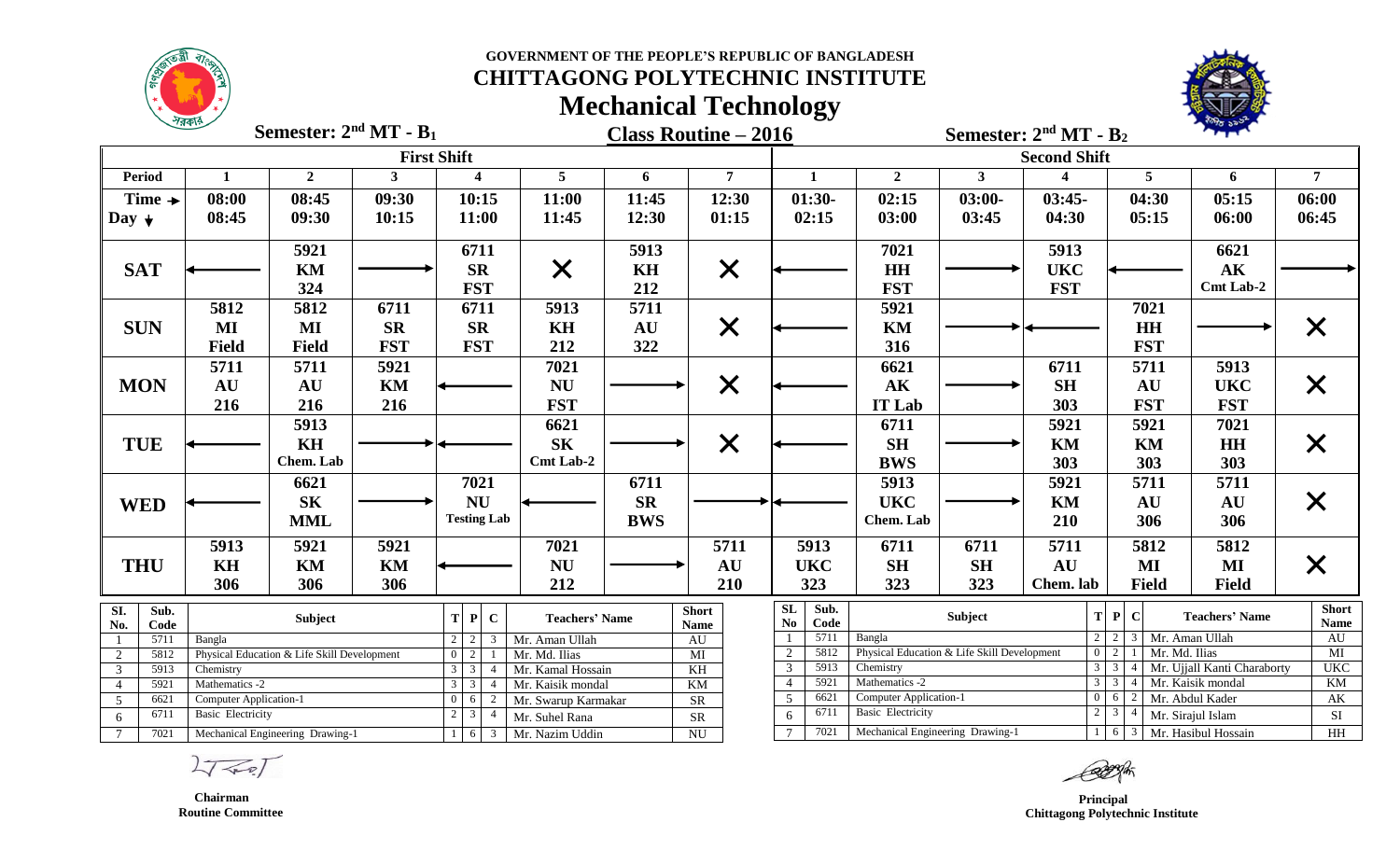### **CHITTAGONG POLYTECHNIC INSTITUTE Mechanical Technology**



**Class Routine – 2016 Semester: 4 Semester: 4 th MT - A<sup>2</sup> th MT - A<sup>1</sup>**

|                                  |                                                                             |                                       |                          | <b>First Shift</b>                                                                                   |                                          | <b>Second Shift</b> |                                     |                                       |                                                     |              |                    |                 |                                                                                                                                                                                                                                                                                                                                                                                                                |                |  |  |  |
|----------------------------------|-----------------------------------------------------------------------------|---------------------------------------|--------------------------|------------------------------------------------------------------------------------------------------|------------------------------------------|---------------------|-------------------------------------|---------------------------------------|-----------------------------------------------------|--------------|--------------------|-----------------|----------------------------------------------------------------------------------------------------------------------------------------------------------------------------------------------------------------------------------------------------------------------------------------------------------------------------------------------------------------------------------------------------------------|----------------|--|--|--|
| <b>Period</b>                    |                                                                             | $\overline{2}$                        | 3                        | $\boldsymbol{4}$                                                                                     | 5                                        | 6                   | 7                                   | 1                                     | $\overline{2}$                                      | $\mathbf{3}$ |                    | 5               | 6                                                                                                                                                                                                                                                                                                                                                                                                              | $\overline{7}$ |  |  |  |
| Time $\rightarrow$               | 08:00                                                                       | 08:45                                 | 09:30                    | 10:15                                                                                                | 11:00                                    | 11:45               | 12:30                               | $01:30-$                              | 02:15                                               | $03:00-$     | $03:45-$           | 04:30           | 05:15                                                                                                                                                                                                                                                                                                                                                                                                          | 06:00          |  |  |  |
| Day $\downarrow$                 | 08:45                                                                       | 09:30                                 | 10:15                    | 11:00                                                                                                | 11:45                                    | 12:30               | 01:15                               | 02:15                                 | 03:00                                               | 03:45        | 04:30              | 05:15           | 06:00                                                                                                                                                                                                                                                                                                                                                                                                          | 06:45          |  |  |  |
|                                  | 7046                                                                        | 7045                                  | 5821                     |                                                                                                      |                                          | 7041                |                                     |                                       | 7031                                                |              |                    | 7045            |                                                                                                                                                                                                                                                                                                                                                                                                                |                |  |  |  |
|                                  |                                                                             |                                       |                          |                                                                                                      |                                          |                     |                                     |                                       |                                                     |              |                    |                 |                                                                                                                                                                                                                                                                                                                                                                                                                |                |  |  |  |
| <b>SAT</b>                       | OF                                                                          | <b>KDB</b>                            | <b>SMN</b>               | $\bm{\times}$                                                                                        |                                          | <b>NU</b>           |                                     |                                       | <b>MOF</b>                                          |              |                    | <b>MA</b>       |                                                                                                                                                                                                                                                                                                                                                                                                                | ${\bm \times}$ |  |  |  |
|                                  | 218                                                                         | 218                                   | 210                      |                                                                                                      |                                          | 321                 |                                     |                                       | 320                                                 |              |                    | <b>MC Shop</b>  |                                                                                                                                                                                                                                                                                                                                                                                                                |                |  |  |  |
|                                  | 7041                                                                        | 7046                                  | 7046                     |                                                                                                      | 7045                                     |                     |                                     | 7045                                  | 7031                                                | 7046         |                    | 6811            |                                                                                                                                                                                                                                                                                                                                                                                                                |                |  |  |  |
| <b>SUN</b>                       | <b>NU</b>                                                                   | OF                                    | OF                       |                                                                                                      | <b>KDB</b>                               |                     | $\times$                            | MA                                    | <b>MOF</b>                                          | OF           |                    | <b>MS</b>       |                                                                                                                                                                                                                                                                                                                                                                                                                |                |  |  |  |
|                                  | 217                                                                         | 217                                   | 217                      |                                                                                                      | <b>MC Shop</b>                           |                     |                                     | 218                                   | 218                                                 | 218          |                    | <b>DEL</b>      |                                                                                                                                                                                                                                                                                                                                                                                                                |                |  |  |  |
|                                  |                                                                             | 7045                                  |                          | 6811                                                                                                 | 5841                                     |                     |                                     | 7046                                  | 7046                                                | 5821         | 6811               | 5841            |                                                                                                                                                                                                                                                                                                                                                                                                                |                |  |  |  |
| <b>MON</b>                       |                                                                             | <b>KDB</b>                            |                          | <b>NAB</b>                                                                                           | <b>ATB</b>                               | $\times$            | $\bm{\times}$                       | OF                                    | OF                                                  | <b>SMN</b>   | <b>MS</b>          | <b>ATB</b>      |                                                                                                                                                                                                                                                                                                                                                                                                                |                |  |  |  |
|                                  |                                                                             | <b>MC Shop</b>                        |                          | 320                                                                                                  | 210                                      |                     |                                     | 210                                   | 210                                                 | 210          | 323                | 324             |                                                                                                                                                                                                                                                                                                                                                                                                                |                |  |  |  |
|                                  | 7045                                                                        | 7041                                  | 7031                     |                                                                                                      | 6811                                     |                     |                                     | 7045                                  | 7041                                                | 7041         |                    | 7046            |                                                                                                                                                                                                                                                                                                                                                                                                                |                |  |  |  |
| <b>TUE</b>                       | <b>KDB</b>                                                                  | <b>NU</b>                             | OF                       |                                                                                                      | <b>NAB</b>                               |                     |                                     | <b>MA</b>                             | <b>SND</b>                                          | <b>SND</b>   |                    |                 |                                                                                                                                                                                                                                                                                                                                                                                                                |                |  |  |  |
|                                  | 218                                                                         | 218                                   | 218                      |                                                                                                      | <b>BEL</b>                               |                     | $\times$                            | 217                                   | 217                                                 | 217          |                    |                 |                                                                                                                                                                                                                                                                                                                                                                                                                |                |  |  |  |
|                                  |                                                                             |                                       |                          |                                                                                                      |                                          |                     |                                     |                                       |                                                     |              |                    |                 |                                                                                                                                                                                                                                                                                                                                                                                                                |                |  |  |  |
|                                  |                                                                             | 7046                                  |                          | 7031                                                                                                 | 5841                                     |                     |                                     |                                       | 7041                                                |              | 7031               |                 |                                                                                                                                                                                                                                                                                                                                                                                                                |                |  |  |  |
| <b>WED</b>                       |                                                                             | OF                                    |                          | OF                                                                                                   | <b>ATB</b>                               | $\times$            | $\times$                            |                                       | <b>SND</b>                                          |              | <b>MOF</b>         |                 |                                                                                                                                                                                                                                                                                                                                                                                                                |                |  |  |  |
|                                  |                                                                             | 322                                   |                          | 322                                                                                                  | 210                                      |                     |                                     |                                       | <b>Testing Lab</b>                                  |              | <b>Testing Lab</b> |                 |                                                                                                                                                                                                                                                                                                                                                                                                                |                |  |  |  |
|                                  | 6811                                                                        | 7041                                  | 5821                     |                                                                                                      | 7031                                     |                     |                                     |                                       | 7045                                                |              | 7041               | 6811            |                                                                                                                                                                                                                                                                                                                                                                                                                |                |  |  |  |
| <b>THU</b>                       | <b>NAB</b>                                                                  | <b>NU</b>                             | <b>SMN</b>               |                                                                                                      | OF                                       |                     | $\times$                            |                                       | <b>MA</b>                                           |              | <b>SND</b>         | <b>MS</b>       |                                                                                                                                                                                                                                                                                                                                                                                                                |                |  |  |  |
|                                  | 323                                                                         | 323                                   | 324                      |                                                                                                      | 210                                      |                     |                                     |                                       | <b>MC Shop</b>                                      |              | <b>FST</b>         | <b>FST</b>      |                                                                                                                                                                                                                                                                                                                                                                                                                |                |  |  |  |
| SI.<br>Sub.                      |                                                                             |                                       |                          |                                                                                                      |                                          |                     | <b>Short</b>                        | SL<br>Sub.                            |                                                     |              |                    | T P             |                                                                                                                                                                                                                                                                                                                                                                                                                | <b>Short</b>   |  |  |  |
| No.<br>Code                      |                                                                             | Subject                               |                          | $\mathbf P$<br>$\mathbf C$<br>T l                                                                    | <b>Teachers' Name</b>                    |                     | <b>Name</b>                         | Code<br>No                            |                                                     | Subject      |                    | $\mathbf C$     |                                                                                                                                                                                                                                                                                                                                                                                                                | <b>Name</b>    |  |  |  |
| 7041                             | <b>Applied Mechanics-1</b>                                                  |                                       |                          | 3<br>$\mathcal{R}$<br>$\overline{4}$                                                                 | Mr. Nazim Uddin                          |                     | NU                                  | 7041                                  | Applied Mechanics-1                                 |              |                    | $3 \mid 3$<br>4 |                                                                                                                                                                                                                                                                                                                                                                                                                | <b>SND</b>     |  |  |  |
| $\overline{2}$                   | 7031<br>Metallurgy                                                          |                                       | $\overline{3}$<br>2<br>3 | Mr. Omar Faruq                                                                                       |                                          | OF                  | 7031<br>$\overline{2}$<br>7045<br>3 | Metallurgy<br>Machine Shop Practice-3 |                                                     |              | $2 \mid 6 \mid$    |                 | <b>MOF</b><br>MA                                                                                                                                                                                                                                                                                                                                                                                               |                |  |  |  |
| $\overline{3}$<br>$\overline{4}$ | Machine Shop Practice-3<br>7045<br>7046<br>Hydraulics & Hydraulic Machinery |                                       |                          | $\overline{6}$<br>$2^{\circ}$<br>$\overline{4}$<br>$\overline{3}$<br>$\mathcal{F}$<br>$\overline{4}$ | Mr. Krishnadhan Biswas<br>Mr. Omar Faruq |                     | <b>KDB</b><br>OF                    | 7046                                  | Hydraulics & Hydraulic Machinery                    |              |                    | $3 \mid 3$      |                                                                                                                                                                                                                                                                                                                                                                                                                | OF             |  |  |  |
| $\overline{5}$<br>6811           | <b>Basic Electronics</b>                                                    |                                       |                          | $\overline{3}$<br>$2^{\circ}$<br>$\overline{3}$                                                      | Mr. Nurul Alam Bhuyan                    |                     | NAB                                 | 6811                                  | <b>Basic Electronics</b>                            |              |                    | $2 \mid 3 \mid$ |                                                                                                                                                                                                                                                                                                                                                                                                                | <b>MS</b>      |  |  |  |
| 5841<br>6                        |                                                                             | Business Organization & Communication |                          | $\overline{0}$<br>2                                                                                  | Mr. Abu Taher Bhuyian                    |                     | ATB                                 | 5841<br>6                             | $2 \mid 0$<br>Business Organization & Communication |              |                    | ATB             |                                                                                                                                                                                                                                                                                                                                                                                                                |                |  |  |  |
| $7\phantom{.0}$<br>5821          | Social Science-2                                                            |                                       |                          | $2 \ 0$<br>$\overline{2}$                                                                            | Mr. S. M. Noman                          |                     | <b>SMN</b>                          | 5821<br>$\overline{7}$                | Social Science-2                                    |              |                    |                 | $\bm{\mathsf{X}}$<br>$\bm{\mathsf{X}}$<br>$\bm{\mathsf{X}}$<br>OF<br>X<br>323<br>5841<br>5821<br>$\bm{\times}$<br><b>SMN</b><br><b>ATB</b><br>324<br>324<br>$\times$<br>$\bm{\mathsf{X}}$<br><b>Teachers' Name</b><br>Mr. Sonnet Das<br>$2 \mid 3 \mid 3 \mid Mr$ . Md. Omar Faruk<br>Mr. Mahbub-Ul-Alam<br>Mr. Omar Faruq<br>Mr. Maskat Sharif<br>Mr. Abu Taher Bhuyian<br>2   0   2   Mr. S. M. Noman<br>SMN |                |  |  |  |

 $2757$ 

 **Chairman Routine Committee**

*Principal*  **Chittagong Polytechnic Institute**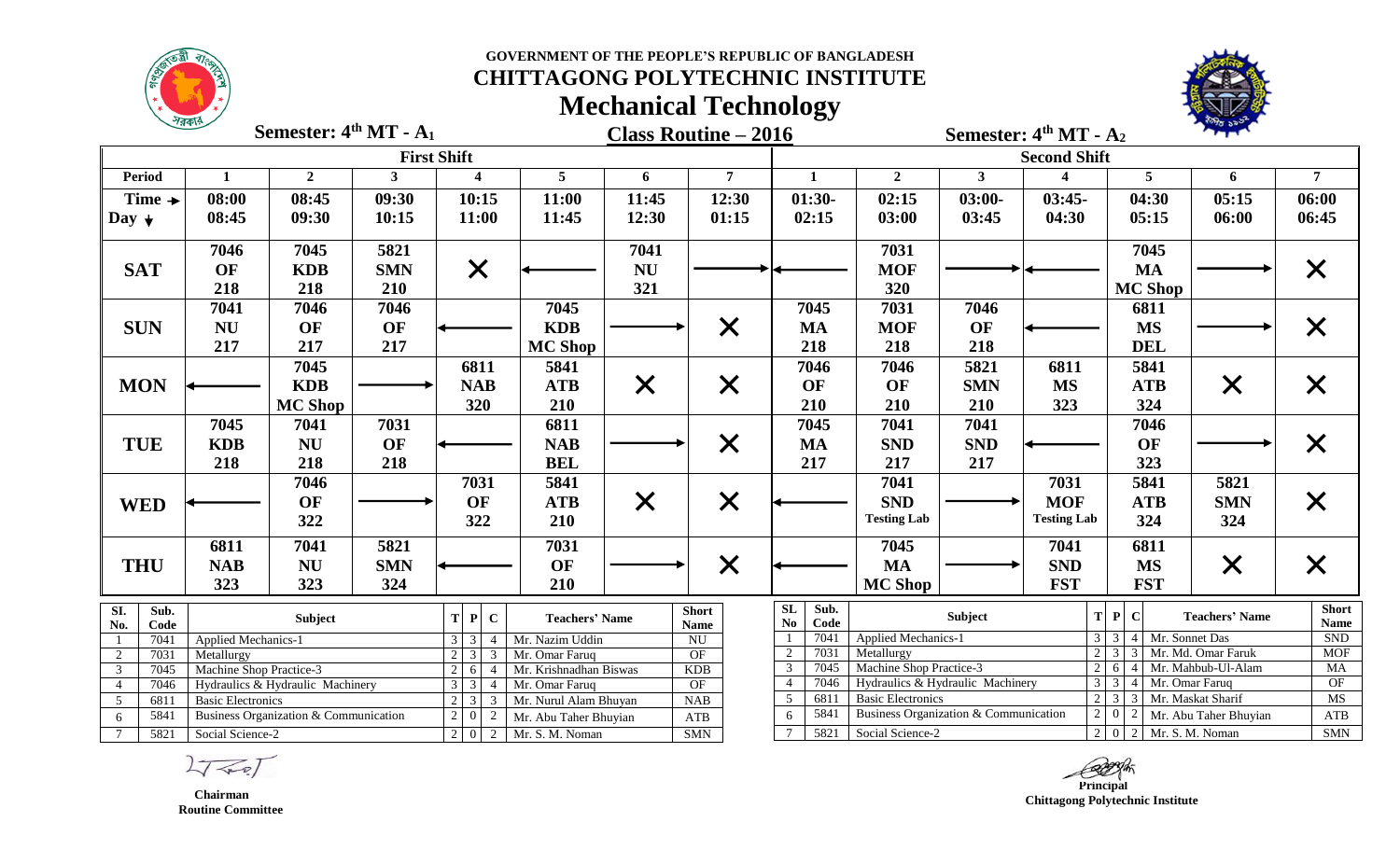

# **CHITTAGONG POLYTECHNIC INSTITUTE Mechanical Technology**



**Class Routine – 2016 Semester: 4 Semester: 4 th MT - B<sup>2</sup> th MT - B<sup>1</sup>**

|                                  |                                                                                                                                                           |                    |            | <b>First Shift</b>                  |                       |                             | <b>Second Shift</b>                   |                                  |                                       |                                         |                              |                                                  |                                          |                               |  |  |  |
|----------------------------------|-----------------------------------------------------------------------------------------------------------------------------------------------------------|--------------------|------------|-------------------------------------|-----------------------|-----------------------------|---------------------------------------|----------------------------------|---------------------------------------|-----------------------------------------|------------------------------|--------------------------------------------------|------------------------------------------|-------------------------------|--|--|--|
| <b>Period</b>                    |                                                                                                                                                           | $\overline{2}$     | 3          | $\boldsymbol{4}$                    | 5                     | 6                           | 7                                     | 1                                | $\overline{2}$                        | $\mathbf{3}$                            |                              | 5                                                | 6                                        | $\overline{7}$                |  |  |  |
| Time $\rightarrow$               | 08:00                                                                                                                                                     | 08:45              | 09:30      | 10:15                               | 11:00                 | 11:45                       | 12:30                                 | $01:30-$                         | 02:15                                 | $03:00-$                                | $03:45-$                     | 04:30                                            | 05:15                                    | 06:00                         |  |  |  |
| Day $\downarrow$                 | 08:45                                                                                                                                                     | 09:30              | 10:15      | 11:00                               | 11:45                 | 12:30                       | 01:15                                 | 02:15                            | 03:00                                 | 03:45                                   | 04:30                        | 05:15                                            | 06:00                                    | 06:45                         |  |  |  |
|                                  |                                                                                                                                                           |                    |            |                                     |                       |                             |                                       |                                  |                                       |                                         |                              |                                                  |                                          |                               |  |  |  |
|                                  | 7041                                                                                                                                                      | 7041               | 5821       |                                     | 7045                  |                             |                                       |                                  | 6811                                  |                                         | 7045                         | 7046                                             | 7046                                     |                               |  |  |  |
| <b>SAT</b>                       | <b>SND</b>                                                                                                                                                | <b>SND</b>         | <b>SMN</b> |                                     | AI                    |                             | $\times$                              |                                  | MU                                    |                                         | AI                           | OF                                               | OF                                       | $\bm{\mathsf{X}}$             |  |  |  |
|                                  | 320                                                                                                                                                       | 320                | 210        |                                     | <b>MC Shop</b>        |                             |                                       |                                  | <b>BEL</b>                            |                                         | <b>Testing Lab</b>           | <b>Testing Lab</b>                               | <b>Testing Lab</b>                       |                               |  |  |  |
|                                  | 7046                                                                                                                                                      | 6811               | 7045       |                                     | 7041                  |                             |                                       | 7041                             | 7041                                  | 6811                                    |                              | 7031                                             |                                          |                               |  |  |  |
| <b>SUN</b>                       | OF                                                                                                                                                        | TD                 | ${\bf AI}$ |                                     | <b>SND</b>            |                             | $\times$                              | <b>NU</b>                        | <b>NU</b>                             | MU                                      |                              | <b>SAM</b>                                       |                                          | $\bm{\mathsf{X}}$             |  |  |  |
|                                  | 322                                                                                                                                                       | 322                | 322        |                                     | <b>Testing Lab</b>    |                             |                                       | 323                              | 323                                   | 323                                     |                              | <b>Testing Lab</b>                               |                                          |                               |  |  |  |
|                                  |                                                                                                                                                           | 7046               |            | 7031                                | 5841                  | 6811                        |                                       | 7045                             | 6811                                  | 5821                                    | 7046                         | 5841                                             |                                          |                               |  |  |  |
| <b>MON</b>                       |                                                                                                                                                           | OF                 |            | <b>SAM</b>                          | <b>ATB</b>            | TD                          | $\bm{\mathsf{X}}$                     | AI                               | MU                                    | <b>SMN</b>                              | OF                           | <b>ATB</b>                                       | $\bm{\mathsf{X}}$                        | $\bm{\times}$                 |  |  |  |
|                                  |                                                                                                                                                           | 323                |            | 323                                 | 210                   | 210                         |                                       | 321                              | 321                                   | 210                                     | 216                          | 324                                              |                                          |                               |  |  |  |
|                                  |                                                                                                                                                           | 7045               |            | 7041                                | 7031                  |                             |                                       |                                  | 7041                                  |                                         |                              | 7045                                             |                                          |                               |  |  |  |
| <b>TUE</b>                       |                                                                                                                                                           | AI                 |            | <b>SND</b>                          | <b>SAM</b>            | $\times$                    | $\times$                              |                                  | <b>NU</b>                             |                                         |                              | AI                                               |                                          | $\times$                      |  |  |  |
|                                  |                                                                                                                                                           | <b>Testing Lab</b> |            | <b>FST</b>                          | <b>FST</b>            |                             |                                       |                                  | 322                                   |                                         |                              | <b>MC Shop</b>                                   |                                          |                               |  |  |  |
|                                  |                                                                                                                                                           | 7031               |            | 7045                                | 5841                  |                             |                                       |                                  | 7045                                  |                                         | 7031                         | 5841                                             | 5821                                     |                               |  |  |  |
|                                  |                                                                                                                                                           | <b>SAM</b>         |            | AI                                  | <b>ATB</b>            |                             |                                       |                                  | AI                                    |                                         | <b>SAM</b>                   | <b>ATB</b>                                       | <b>SMN</b>                               |                               |  |  |  |
| <b>WED</b>                       |                                                                                                                                                           | <b>Testing Lab</b> |            | 210                                 | 210                   | $\bm{\times}$               | $\times$                              |                                  | <b>MC Shop</b>                        |                                         | 324                          | 324                                              | 324                                      | $\bm{\times}$                 |  |  |  |
|                                  |                                                                                                                                                           |                    |            |                                     |                       |                             |                                       |                                  |                                       |                                         |                              |                                                  |                                          |                               |  |  |  |
|                                  | 7046                                                                                                                                                      | 7046               | 5821       |                                     | 6811                  |                             |                                       |                                  | 7046                                  |                                         | 7041                         | 7031                                             |                                          |                               |  |  |  |
| <b>THU</b>                       | OF                                                                                                                                                        | OF                 | <b>SMN</b> |                                     | TD                    |                             | $\times$                              |                                  | OF                                    |                                         | <b>NU</b>                    | <b>SAM</b>                                       | $\times$                                 | $\bm{\mathsf{X}}$             |  |  |  |
|                                  | 322                                                                                                                                                       | 322                | 324        |                                     | <b>BEL</b>            |                             |                                       |                                  | 218                                   |                                         | <b>CTC</b>                   | <b>CTC</b>                                       |                                          |                               |  |  |  |
| $\overline{SI}$ .<br>Sub.        |                                                                                                                                                           |                    |            |                                     |                       |                             | <b>Short</b>                          | $\overline{\text{SL}}$<br>Sub.   |                                       | Subject                                 |                              | T P <br>$\mathbf C$                              | <b>Teachers' Name</b>                    | <b>Short</b>                  |  |  |  |
| No.<br>Code                      |                                                                                                                                                           | Subject            |            | T P <br>$\mathbf C$                 | <b>Teachers' Name</b> |                             | <b>Name</b>                           | $\mathbf{N}\mathbf{o}$<br>Code   |                                       |                                         |                              |                                                  |                                          | <b>Name</b>                   |  |  |  |
| 7041                             | <b>Applied Mechanics-1</b>                                                                                                                                |                    |            | $3 \mid 3$<br>$\boldsymbol{\Delta}$ | Mr. Sonnet Das        |                             | <b>SND</b>                            | 7041<br>7031                     | <b>Applied Mechanics-1</b>            |                                         |                              | $3 \mid 3 \mid 4 \mid$<br>$2 \mid 3 \mid 3 \mid$ | Mr. Nazim Uddin<br>Mrs. Swarna Aich Mimi | $\overline{NU}$<br><b>SAM</b> |  |  |  |
| $\overline{2}$<br>$\overline{3}$ | Mrs. Swarna Aich Mimi<br>$2 \mid 3$<br>7031<br>Metallurgy<br>Machine Shop Practice-3<br>Mr. Ariful Islam<br>7045<br>6<br>2 <sub>1</sub><br>$\overline{4}$ |                    |            |                                     | <b>SAM</b><br>AI      | 2<br>7045<br>$\overline{3}$ | Metallurgy<br>Machine Shop Practice-3 |                                  | 2 <sup>1</sup>                        | Mr. Ariful Islam<br>6<br>$\overline{4}$ |                              | AI                                               |                                          |                               |  |  |  |
| $\overline{4}$                   | $3 \mid 3$<br>7046<br>Hydraulics & Hydraulic Machinery<br>$\overline{4}$<br>Mr. Omar Faruq                                                                |                    |            |                                     |                       | OF                          | 7046<br>$\overline{4}$                | Hydraulics & Hydraulic Machinery |                                       |                                         | $3 \mid 3$<br>Mr. Omar Faruq |                                                  | OF                                       |                               |  |  |  |
| $5\overline{)}$<br>6811          | $2 \overline{3}$<br><b>Basic Electronics</b><br>$\overline{3}$                                                                                            |                    |            | Ms. Trisha Das                      |                       | <b>TD</b>                   | 6811<br>5                             | <b>Basic Electronics</b>         |                                       |                                         | $2 \mid 3$                   | Mr. Md. Mohiuddin                                | MU                                       |                               |  |  |  |
| 5841<br>6                        | Business Organization & Communication<br>$\overline{2}$                                                                                                   |                    |            | $\mathbf{0}$<br>$\overline{2}$      | Mr. Abu Taher Bhuyian |                             | ATB                                   | 5841<br>6                        | Business Organization & Communication |                                         | $2\vert$                     | $\sqrt{2}$                                       | Mr. Abu Taher Bhuyian                    | ATB                           |  |  |  |
| 5821<br>$\tau$                   | Social Science-2                                                                                                                                          |                    |            | $2 \mid 0$<br>$\overline{2}$        | Mr. S. M. Noman       |                             | <b>SMN</b>                            | 5821<br>$\overline{7}$           | Social Science-2                      |                                         |                              | $\boxed{2}$   0   2   Mr. S. M. Noman            |                                          |                               |  |  |  |

 $2777$ 

 **Chairman Routine Committee**

 **Principal Chittagong Polytechnic Institute**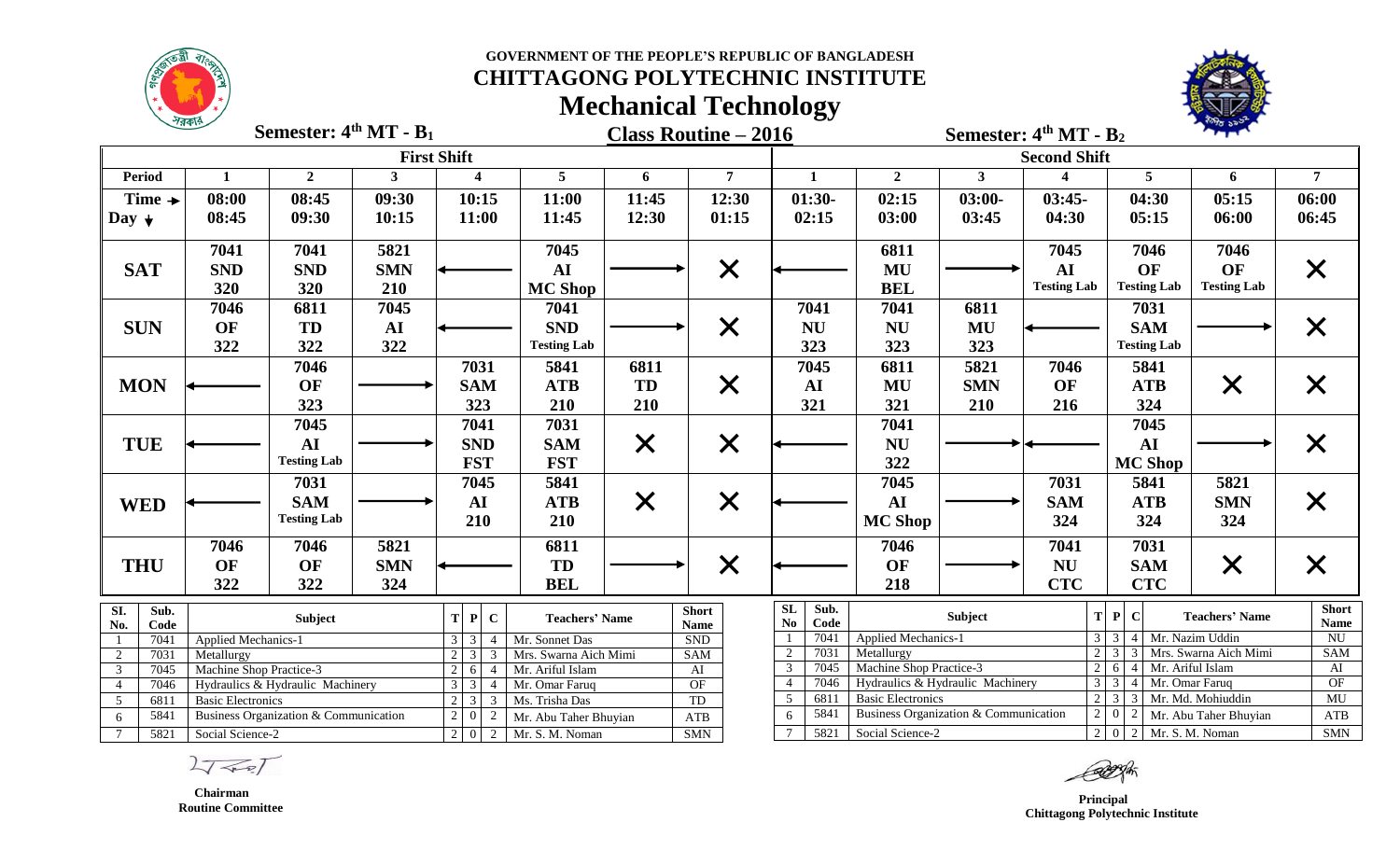**CHITTAGONG POLYTECHNIC INSTITUTE**

**Mechanical Technology**



|                                                                                            | সরকার স                                                                                                                                                                       | Semester: $5th MT - A1$ |                |                        |                                  |            | <b>Class Routine - 2016</b>  | ~                                            | Semester: $5th MT - A2$    |                                       |                                                                                        |                        |                       |                   |  |  |  |
|--------------------------------------------------------------------------------------------|-------------------------------------------------------------------------------------------------------------------------------------------------------------------------------|-------------------------|----------------|------------------------|----------------------------------|------------|------------------------------|----------------------------------------------|----------------------------|---------------------------------------|----------------------------------------------------------------------------------------|------------------------|-----------------------|-------------------|--|--|--|
|                                                                                            |                                                                                                                                                                               |                         |                | <b>First Shift</b>     |                                  |            |                              |                                              |                            |                                       | <b>Second Shift</b>                                                                    |                        |                       |                   |  |  |  |
| <b>Period</b>                                                                              | 1                                                                                                                                                                             | $\overline{2}$          | $\mathbf{3}$   | $\boldsymbol{4}$       | $\overline{5}$                   | 6          | $\overline{7}$               | $\mathbf{1}$                                 | $\overline{2}$             | $\mathbf{3}$                          |                                                                                        | $5\overline{)}$        | 6                     | 7 <sup>1</sup>    |  |  |  |
| Time $\rightarrow$                                                                         | 08:00                                                                                                                                                                         | 08:45                   | 09:30          | 10:15                  | 11:00                            | 11:45      | 12:30                        | $01:30-$                                     | 02:15                      | $03:00-$                              | $03:45-$                                                                               | 04:30                  | 05:15                 | 06:00             |  |  |  |
| Day $\downarrow$                                                                           | 08:45                                                                                                                                                                         | 09:30                   | 10:15          | 11:00                  | 11:45                            | 12:30      | 01:15                        | 02:15                                        | 03:00                      | 03:45                                 | 04:30                                                                                  | 05:15                  | 06:00                 | 06:45             |  |  |  |
|                                                                                            |                                                                                                                                                                               | 7051                    |                |                        | 7055                             |            |                              |                                              | 7052                       |                                       | 7053                                                                                   | 7051                   | 7051                  |                   |  |  |  |
| <b>SAT</b>                                                                                 |                                                                                                                                                                               | SD                      |                |                        | <b>SAM</b><br><b>Testing Lab</b> |            | $\times$                     |                                              | <b>UTY</b>                 |                                       | <b>SND</b>                                                                             | <b>SD</b>              | <b>SD</b>             | $\times$          |  |  |  |
|                                                                                            |                                                                                                                                                                               | <b>Testing Lab</b>      |                |                        |                                  |            |                              |                                              | 218                        |                                       | 320                                                                                    | 320                    | 320                   |                   |  |  |  |
|                                                                                            | 7054                                                                                                                                                                          | 7051                    | 7051           |                        | 7052                             |            |                              |                                              | 7054                       |                                       |                                                                                        | 6659                   |                       |                   |  |  |  |
| <b>SUN</b>                                                                                 | AI                                                                                                                                                                            | <b>SD</b>               | SD             |                        | <b>UTY</b>                       |            | $\times$                     |                                              | AI                         |                                       |                                                                                        | TK                     |                       | $\times$          |  |  |  |
|                                                                                            | 218                                                                                                                                                                           | 218                     | 218            |                        | 218                              |            |                              |                                              | Foun. Shop                 |                                       |                                                                                        | Cmt Lab-3              |                       |                   |  |  |  |
|                                                                                            | 7052                                                                                                                                                                          | 7053                    | 7051           |                        | 6659                             |            |                              |                                              | 7053                       |                                       | 7055                                                                                   | 7054                   | 7052                  |                   |  |  |  |
| <b>MON</b>                                                                                 | <b>UTY</b>                                                                                                                                                                    | <b>SND</b>              | <b>SD</b>      |                        | <b>MH</b>                        |            | $\times$                     |                                              | <b>SND</b>                 |                                       | <b>SAM</b>                                                                             | AI                     | <b>UTY</b>            | $\times$          |  |  |  |
|                                                                                            | 218                                                                                                                                                                           | 218                     | 218            |                        | Cmt Lab-1                        |            |                              |                                              | <b>Welding Shop</b>        |                                       | 218                                                                                    | 218                    | 218                   |                   |  |  |  |
|                                                                                            |                                                                                                                                                                               | 7053                    |                | 5851                   | 6659                             | 7055       |                              | 7054                                         | 7051                       | 5851                                  |                                                                                        | 7053                   |                       |                   |  |  |  |
| <b>TUE</b>                                                                                 |                                                                                                                                                                               | <b>SND</b>              |                | <b>ATB</b>             | <b>MH</b>                        | <b>SAM</b> | $\times$                     | AI                                           | <b>SD</b>                  | <b>ATB</b>                            |                                                                                        | <b>SND</b>             |                       | $\times$          |  |  |  |
|                                                                                            |                                                                                                                                                                               | <b>Welding Shop</b>     |                | 324                    | 218                              | 218        |                              | 320                                          | 320                        | 308                                   |                                                                                        | <b>Welding Shop</b>    |                       |                   |  |  |  |
|                                                                                            |                                                                                                                                                                               | 7054                    |                | 7053                   | 7055                             | 6659       |                              |                                              | 7051                       |                                       | 7052                                                                                   | 7055                   | 6659                  |                   |  |  |  |
| <b>WED</b>                                                                                 |                                                                                                                                                                               | AI                      |                | <b>SND</b>             | <b>SAM</b>                       | <b>MH</b>  | $\times$                     |                                              | <b>SD</b>                  |                                       | <b>UTY</b>                                                                             | <b>SAM</b>             | TK                    | X                 |  |  |  |
|                                                                                            |                                                                                                                                                                               | Foun. Shop              |                | 218                    | 218                              | 218        |                              |                                              | 210                        |                                       | 217                                                                                    | 217                    | 217                   |                   |  |  |  |
|                                                                                            | 7052                                                                                                                                                                          | 7054                    | 5851           |                        | 7053                             |            |                              |                                              | 7055                       |                                       | 6659                                                                                   | 5851                   | 7053                  |                   |  |  |  |
| <b>THU</b>                                                                                 | <b>UTY</b>                                                                                                                                                                    | AI                      | <b>ATB</b>     |                        | <b>SND</b>                       |            | $\times$                     |                                              | <b>SAM</b>                 |                                       | TK                                                                                     | <b>ATB</b>             | <b>SND</b>            | X                 |  |  |  |
|                                                                                            | 218                                                                                                                                                                           | 218                     | 210            |                        | <b>Welding Shop</b>              |            |                              |                                              | <b>Testing Lab</b>         |                                       | <b>Testing Lab</b>                                                                     | 308                    | 320                   |                   |  |  |  |
| SI.<br>Sub.                                                                                |                                                                                                                                                                               | <b>Subject</b>          |                | $T$ $P$<br>$\mathbf C$ | <b>Teachers' Name</b>            |            | <b>Short</b>                 | <b>SL</b><br>Sub.                            |                            | Subject                               |                                                                                        | T P C                  | <b>Teachers' Name</b> | <b>Short</b>      |  |  |  |
| No.<br>Code                                                                                |                                                                                                                                                                               |                         |                |                        |                                  |            | <b>Name</b>                  | Code<br>N <sub>0</sub><br>7051               | <b>Applied Mechanics-2</b> |                                       |                                                                                        | 3 3 4 Mr. Swapan Datta |                       | <b>Name</b><br>SD |  |  |  |
| $\overline{2}$                                                                             | Mr. Swapan Datta<br>7051<br>Applied Mechanics-2<br>$\overline{3}$<br>3<br>4<br>$\mathfrak{Z}$<br>7052<br><b>Mechanical Estimating</b><br>2<br>$\mathcal{E}$<br>Mr. U Tun Yein |                         |                |                        | <b>SD</b><br><b>UTY</b>          | 7052       | <b>Mechanical Estimating</b> |                                              |                            | $2 \mid 3 \mid 3 \mid$ Mr. U Tun Yein |                                                                                        | <b>UTY</b>             |                       |                   |  |  |  |
| $\overline{3}$<br>7053                                                                     | $\overline{2}$<br>6<br><b>Advanced Welding</b><br>$\overline{4}$                                                                                                              |                         | Mr. Sonnet Das |                        | <b>SND</b>                       | 7053       | <b>Advanced Welding</b>      |                                              | 2 <sup>1</sup>             | $6 \mid 4$<br>Mr. Sonnet Das          |                                                                                        | <b>SND</b>             |                       |                   |  |  |  |
| 7054<br>$\overline{4}$                                                                     | Foundry & Pattern Making<br>3                                                                                                                                                 |                         |                | Mr. Ariful Islam       |                                  | AI         | 7054<br>$\overline{4}$       | Foundry & Pattern Making                     |                            | 2 <sup>1</sup>                        | $3 \mid 3$<br>Mr. Ariful Islam                                                         |                        | AI                    |                   |  |  |  |
| $\overline{5}$                                                                             | 7055<br>$2 \mid 3$<br>Mrs. Swarna Aich Mimi<br>Heat Treatment of Metals<br>3                                                                                                  |                         |                |                        |                                  | <b>SAM</b> | 7055<br>5<br>6659            | Heat Treatment of Metals<br>Programming in C |                            |                                       | 2 3 3 Mrs. Swarna Aich Mimi<br>$\boxed{2}$ $\boxed{3}$ $\boxed{3}$ Mrs. Taslima Khatun |                        | <b>SAM</b><br>TK      |                   |  |  |  |
| 6659<br>Programming in C<br>$\mathfrak{Z}$<br>$\overline{2}$<br>3<br>Mr. Mehedi Hasan<br>6 |                                                                                                                                                                               |                         |                |                        | MH                               | 5851       | Book Keeping and Accounting  |                                              |                            | $2   0   2  $ Mr. Abu Taher Bhuyian   |                                                                                        | ATB                    |                       |                   |  |  |  |
| 5851<br>$\tau$<br>Book Keeping and Accounting<br>$\overline{2}$                            |                                                                                                                                                                               |                         | $\Omega$<br>2  | Mr. Abu Taher Bhuyian  |                                  | ATB        |                              |                                              |                            |                                       |                                                                                        |                        |                       |                   |  |  |  |

 $2777$ 

 **Chairman Routine Committee**

 **Principal Chittagong Polytechnic Institute**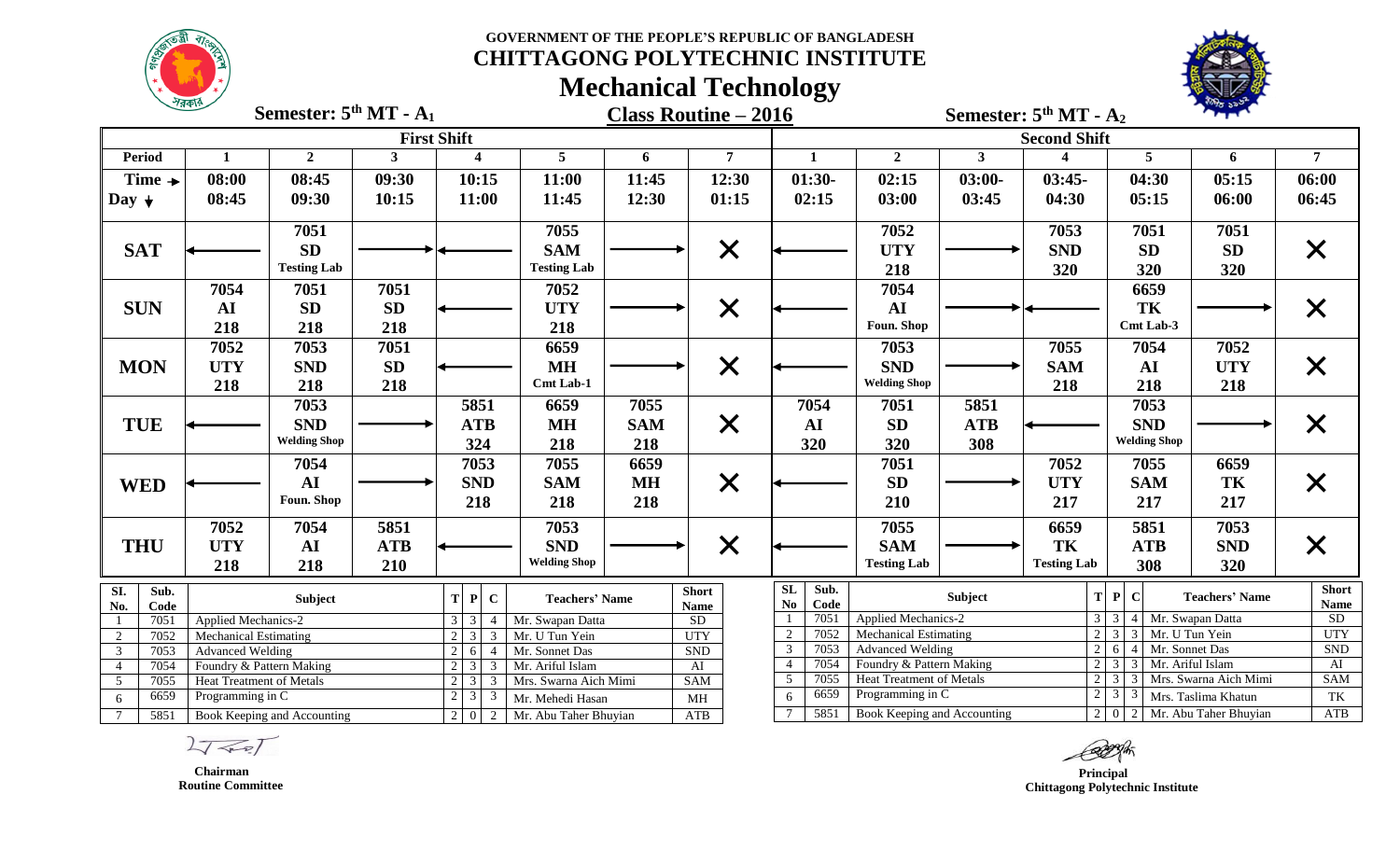**CHITTAGONG POLYTECHNIC INSTITUTE**

**Mechanical Technology**



|                                                        | সরকার                                                                                   | Semester: $5th MT - B1$ |                      |                                                          |                                    |                   | <b>Class Routine – 2016</b> | ~                              |                              |                                        | Semester: $5th MT - B2$           |                                          | <b>REC DAMS</b>        |                   |
|--------------------------------------------------------|-----------------------------------------------------------------------------------------|-------------------------|----------------------|----------------------------------------------------------|------------------------------------|-------------------|-----------------------------|--------------------------------|------------------------------|----------------------------------------|-----------------------------------|------------------------------------------|------------------------|-------------------|
|                                                        |                                                                                         |                         |                      | <b>First Shift</b>                                       |                                    |                   |                             |                                |                              |                                        | <b>Second Shift</b>               |                                          |                        |                   |
| Period                                                 | 1                                                                                       | $\overline{2}$          | $\mathbf{3}$         | $\overline{\mathbf{4}}$                                  | $5\phantom{.0}$                    | 6                 | $\overline{7}$              | $\mathbf{1}$                   | $\boldsymbol{2}$             | 3 <sup>1</sup>                         |                                   | 5                                        | 6                      | $\overline{7}$    |
| Time $\rightarrow$                                     | 08:00                                                                                   | 08:45                   | 09:30                | 10:15                                                    | 11:00                              | 11:45             | 12:30                       | $01:30-$                       | 02:15                        | $03:00-$                               | $03:45-$                          | 04:30                                    | 05:15                  | 06:00             |
| Day $\downarrow$                                       | 08:45                                                                                   | 09:30                   | 10:15                | 11:00                                                    | 11:45                              | 12:30             | 01:15                       | 02:15                          | 03:00                        | 03:45                                  | 04:30                             | 05:15                                    | 06:00                  | 06:45             |
|                                                        |                                                                                         | 6659                    |                      | 7053                                                     | 7051                               |                   |                             |                                | 7055                         |                                        | 6659                              | 7054                                     | 7052                   |                   |
| <b>SAT</b>                                             |                                                                                         | <b>MY</b>               |                      | HH                                                       | SD                                 |                   |                             |                                | <b>SAM</b>                   |                                        | $\mathbf{AK}$                     | AI                                       | <b>UTY</b>             |                   |
|                                                        |                                                                                         | Cmt Lab-1               |                      | 218                                                      | 218                                | $\bm{\mathsf{X}}$ | $\bm{\mathsf{X}}$           |                                | <b>Testing Lab</b>           |                                        | 318                               | 318                                      | 318                    | X                 |
|                                                        |                                                                                         | 7053                    |                      |                                                          | 7055                               |                   |                             | 7055                           | 7051                         | 7053                                   |                                   | 7054                                     |                        |                   |
| <b>SUN</b>                                             |                                                                                         | HH                      |                      |                                                          | <b>SAM</b>                         |                   | X                           | <b>SAM</b>                     | <b>SD</b>                    | <b>HH</b>                              |                                   | ${\bf AI}$                               |                        | $\times$          |
|                                                        |                                                                                         | <b>Welding Shop</b>     |                      |                                                          | <b>Testing Lab</b>                 |                   |                             | 321                            | 321                          | 321                                    |                                   | Foun. Shop                               |                        |                   |
|                                                        | 7053                                                                                    | 6659                    | 7055                 |                                                          | 7054                               |                   |                             | 7051                           | 7051                         | 7052                                   |                                   | 7053                                     |                        | 6455              |
| <b>MON</b>                                             | <b>HH</b>                                                                               | <b>MY</b>               | <b>SAM</b>           |                                                          | ${\bf AI}$                         |                   | X                           | <b>SD</b>                      | <b>SD</b>                    | <b>UTY</b>                             |                                   | <b>HH</b>                                |                        | <b>SAZ</b>        |
|                                                        | 217                                                                                     | 217                     | 217                  |                                                          | Foun. Shop                         |                   |                             | 218                            | 218                          | 218                                    |                                   | <b>Welding Shop</b>                      |                        | 310               |
|                                                        |                                                                                         | 7052                    |                      | 5851                                                     | 6659                               | 7054              | 7055                        | 7053                           | 7054                         | 5851                                   |                                   | 7051                                     |                        |                   |
| <b>TUE</b>                                             |                                                                                         | <b>UTY</b>              |                      | <b>ATB</b>                                               | <b>MY</b>                          | ${\bf AI}$        | <b>SAM</b>                  | <b>HH</b>                      | AI                           | <b>ATB</b>                             |                                   | <b>SD</b>                                |                        | $\bm{\mathsf{X}}$ |
|                                                        |                                                                                         | 323                     |                      | 324                                                      | 322                                | 322               | 322                         | 218                            | 218                          | 308                                    |                                   | <b>Testing Lab</b>                       |                        |                   |
|                                                        | 7052                                                                                    | 7051                    | 7051                 |                                                          | 7053                               |                   |                             |                                | 7052                         |                                        |                                   | 6659                                     |                        |                   |
| <b>WED</b>                                             | <b>UTY</b>                                                                              | <b>SD</b>               | SD                   |                                                          | HH                                 |                   | $\times$                    |                                | <b>UTY</b>                   |                                        |                                   | $\mathbf{A}\mathbf{K}$                   |                        | X                 |
|                                                        | 218                                                                                     | 218                     | 218                  |                                                          | <b>Welding Shop</b>                |                   |                             |                                | 218                          |                                        |                                   | Cmt Lab-1                                |                        |                   |
|                                                        | 7054                                                                                    | 7052                    | 5851                 |                                                          | 7051                               |                   |                             |                                | 7053                         |                                        | 7055                              | 5851                                     | 6659                   |                   |
| <b>THU</b>                                             | AI                                                                                      | <b>UTY</b>              | <b>ATB</b>           |                                                          | <b>SD</b>                          |                   | $\times$                    |                                | <b>HH</b>                    |                                        | <b>SAM</b>                        | <b>ATB</b>                               | $\mathbf{A}\mathbf{K}$ | X                 |
|                                                        | 210                                                                                     | 210                     | 210                  |                                                          | 218                                |                   |                             |                                | <b>Welding Shop</b>          |                                        | 320                               | 308                                      | 218                    |                   |
| SI.<br>Sub.                                            |                                                                                         | Subject                 |                      | P C<br>T.                                                | <b>Teachers' Name</b>              |                   | <b>Short</b>                | <b>SL</b><br>Sub.              |                              | Subject                                |                                   | T P <br>$\mathbf C$                      | <b>Teachers' Name</b>  | <b>Short</b>      |
| No.<br>Code                                            |                                                                                         |                         |                      |                                                          |                                    |                   | <b>Name</b>                 | N <sub>0</sub><br>Code<br>7051 | <b>Applied Mechanics-2</b>   |                                        |                                   | 3 3 4 Mr. Swapan Datta                   |                        | <b>Name</b><br>SD |
| 7051<br>$\overline{2}$<br>7052                         | Applied Mechanics-2                                                                     |                         |                      | $3 \mid 3$<br>$\overline{4}$<br>2 <sub>1</sub><br>3<br>3 | Mr. Swapan Datta<br>Mr. U Tun Yein |                   | SD<br><b>UTY</b>            | 7052<br>2                      | <b>Mechanical Estimating</b> |                                        |                                   | $2 \mid 3 \mid 3 \mid$<br>Mr. U Tun Yein |                        | <b>UTY</b>        |
| $\mathbf{3}$<br>7053                                   | <b>Mechanical Estimating</b><br>$2 \mid 6$<br><b>Advanced Welding</b><br>$\overline{4}$ |                         | Mr. Hasibul Hasan    |                                                          | HH                                 | 7053<br>3         | <b>Advanced Welding</b>     |                                |                              | $2 \mid 6 \mid$<br>4 Mr. Hasibul Hasan |                                   | HH                                       |                        |                   |
| $\overline{4}$<br>7054                                 | $\mathbf{3}$<br>2 <sup>1</sup><br>Foundry & Pattern Making<br>3                         |                         | Mr. Ariful Islam     |                                                          | $\overline{AI}$                    | 7054              | Foundry & Pattern Making    |                                |                              | $2 \mid 3$<br>Mr. Ariful Islam<br>3    |                                   | AI                                       |                        |                   |
| $\overline{5}$<br>7055                                 | <b>Heat Treatment of Metals</b>                                                         |                         |                      | 2 <sup>1</sup><br>3<br>3                                 | Mrs. Swarna Aich Mimi              |                   | SAM                         | 7055<br>5                      | Heat Treatment of Metals     |                                        |                                   | 2 3 3 Mrs. Swarna Aich Mimi              |                        | <b>SAM</b>        |
| 6659<br>$2 \mid 3 \mid$<br>Programming in C<br>3<br>6  |                                                                                         |                         | Mrs. Maksuda Yeasmin |                                                          | MY                                 | 6659<br>6         | Programming in C            |                                |                              | $2 \mid 3 \mid$<br>3                   | Mr. Abdul Kader                   | $\mathbf{A}\mathbf{K}$                   |                        |                   |
| $7\overline{ }$<br>5851<br>Book Keeping and Accounting |                                                                                         |                         | $2 \mid 0 \mid 2$    | Mr. Abu Taher Bhuyian                                    |                                    | ATB               | 5851                        | Book Keeping and Accounting    |                              |                                        | 2   0   2   Mr. Abu Taher Bhuyian |                                          | ATB                    |                   |

 $27 - 27$ 

 **Chairman Routine Committee**

*Principal*  **Chittagong Polytechnic Institute**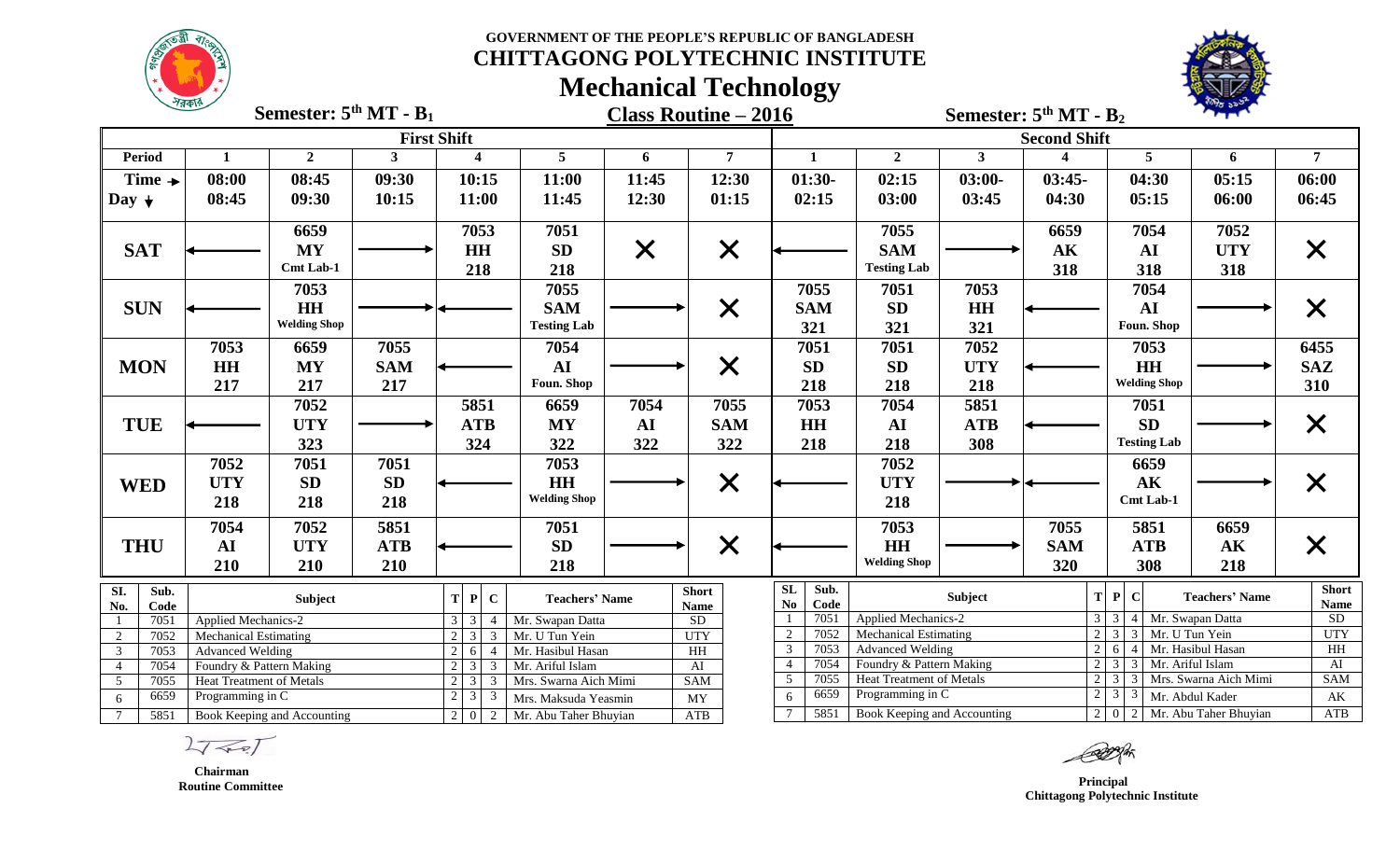**CHITTAGONG POLYTECHNIC INSTITUTE**



**Mechanical Technology**

| $\sim$<br>Semester: 7 <sup>th</sup> MT - A <sub>1</sub><br>Semester: $7th MT - A2$<br><b>Class Routine - 2016</b> |                    |                                                                                 |                   |                                 |                        |                         |                                                                                    |            |                                                       |                                                  |                                           |                         |                   |                     |                         |                                 |                     |                        |                           |
|-------------------------------------------------------------------------------------------------------------------|--------------------|---------------------------------------------------------------------------------|-------------------|---------------------------------|------------------------|-------------------------|------------------------------------------------------------------------------------|------------|-------------------------------------------------------|--------------------------------------------------|-------------------------------------------|-------------------------|-------------------|---------------------|-------------------------|---------------------------------|---------------------|------------------------|---------------------------|
|                                                                                                                   |                    |                                                                                 |                   |                                 | <b>First Shift</b>     |                         |                                                                                    |            |                                                       |                                                  |                                           |                         |                   |                     | <b>Second Shift</b>     |                                 |                     |                        |                           |
| <b>Period</b>                                                                                                     |                    | 1                                                                               | $\overline{2}$    | $\mathbf{3}$                    |                        | $\overline{\mathbf{4}}$ | 5 <sup>5</sup>                                                                     | 6          |                                                       | $\overline{7}$                                   |                                           | $\mathbf{1}$            | $\overline{2}$    | 3 <sup>1</sup>      | $\overline{\mathbf{4}}$ |                                 | $5\overline{)}$     | 6                      | 7                         |
|                                                                                                                   | Time $\rightarrow$ | 08:00                                                                           | 08:45             | 09:30                           |                        | 10:15                   | 11:00                                                                              | 11:45      |                                                       | 12:30                                            |                                           | $01:30-$                | 02:15             | $03:00 -$           | $03:45-$                |                                 | 04:30               | 05:15                  | 06:00                     |
| Day $\downarrow$                                                                                                  |                    | 08:45                                                                           | 09:30             | 10:15                           |                        | 11:00                   | 11:45                                                                              | 12:30      |                                                       | 01:15                                            |                                           | 02:15                   | 03:00             | 03:45               | 04:30                   |                                 | 05:15               | 06:00                  | 06:45                     |
|                                                                                                                   |                    |                                                                                 | 7071              |                                 |                        | 7072                    | 5853                                                                               | 7075       |                                                       |                                                  |                                           |                         | 7075              |                     | 7071                    |                                 | 7071                | 7073                   |                           |
| <b>SAT</b>                                                                                                        |                    |                                                                                 | MA                |                                 |                        | <b>SRP</b>              | <b>MB</b>                                                                          | <b>SCD</b> |                                                       | $\times$                                         |                                           |                         | <b>SCD</b>        |                     | <b>KDB</b>              |                                 | <b>KDB</b>          | <b>HH</b>              | X                         |
|                                                                                                                   |                    |                                                                                 | 217               |                                 |                        | 217                     | 306                                                                                | 217        |                                                       |                                                  |                                           |                         | 217               |                     | 217                     |                                 | 217                 | 217                    |                           |
|                                                                                                                   |                    |                                                                                 | 7072              |                                 |                        | 7075                    | 7074                                                                               |            |                                                       |                                                  |                                           | 7075                    | 7072              | 7071                |                         |                                 | 7076                |                        |                           |
| <b>SUN</b>                                                                                                        |                    |                                                                                 | <b>SRP</b>        |                                 |                        | <b>SCD</b>              | <b>SH</b>                                                                          | $\times$   |                                                       | $\times$                                         |                                           | <b>SCD</b>              | <b>SRP</b>        | <b>KDB</b>          |                         |                                 | OF                  |                        | X                         |
|                                                                                                                   |                    |                                                                                 | <b>MC Shop</b>    |                                 |                        | 217                     | 217                                                                                |            |                                                       |                                                  |                                           | 217                     | 217               | 217                 |                         |                                 | <b>MC Shop</b>      |                        |                           |
|                                                                                                                   |                    |                                                                                 | 7075              |                                 |                        | 7072                    | 7071                                                                               | 7071       |                                                       |                                                  |                                           |                         | 7072              |                     | 7074                    |                                 | 7075                |                        |                           |
| <b>MON</b>                                                                                                        |                    |                                                                                 | <b>SCD</b>        |                                 |                        | <b>SRP</b>              | <b>MA</b>                                                                          | <b>MA</b>  |                                                       | $\times$                                         |                                           |                         | <b>SRP</b>        |                     | <b>SH</b>               |                                 | <b>SCD</b>          | $\times$               | $\bm{\mathsf{X}}$         |
|                                                                                                                   |                    |                                                                                 | 320               |                                 |                        | 217                     | 217                                                                                | 217        |                                                       |                                                  |                                           |                         | <b>MC Shop</b>    |                     | 217                     |                                 | 217                 |                        |                           |
|                                                                                                                   |                    |                                                                                 | 7076              |                                 |                        | 7073                    | 7074                                                                               |            |                                                       |                                                  |                                           |                         | 7076              |                     | 7073                    |                                 | 7074                | 5853                   |                           |
| <b>TUE</b>                                                                                                        |                    |                                                                                 | <b>SRP</b>        |                                 |                        | <b>HH</b>               | <b>SH</b>                                                                          | $\times$   |                                                       | $\times$                                         |                                           |                         | OF                |                     | <b>HH</b>               |                                 | <b>SH</b>           | <b>MB</b>              | $\times$                  |
|                                                                                                                   |                    |                                                                                 | <b>Metal Shop</b> |                                 |                        | <b>Testing Lab</b>      | <b>Testing Lab</b>                                                                 |            |                                                       |                                                  |                                           |                         | <b>Metal Shop</b> |                     | 217                     |                                 | 217                 | 306                    |                           |
|                                                                                                                   |                    | 7073                                                                            | 7071              | 5853                            |                        |                         | 7076                                                                               |            |                                                       |                                                  |                                           | 7074                    | 5853              | 7075                |                         |                                 | 7072                |                        |                           |
| <b>WED</b>                                                                                                        |                    | HH                                                                              | <b>MA</b>         | <b>MB</b>                       |                        |                         | <b>SRP</b>                                                                         |            |                                                       | $\times$                                         |                                           | <b>SH</b>               | <b>MB</b>         | <b>SCD</b>          |                         |                                 | <b>SRP</b>          |                        | X                         |
|                                                                                                                   |                    | 217                                                                             | 217               | 306                             |                        |                         | <b>MC Shop</b>                                                                     |            |                                                       |                                                  |                                           | 217                     | 306               | 217                 |                         |                                 | <b>MC Shop</b>      |                        |                           |
|                                                                                                                   |                    | 7074                                                                            | 7073              | 7075                            |                        |                         | 7072                                                                               |            |                                                       |                                                  |                                           | 7071                    |                   |                     | 7073                    |                                 | 7072                |                        |                           |
| <b>THU</b>                                                                                                        |                    | <b>SH</b>                                                                       | <b>HH</b>         | <b>SCD</b>                      |                        |                         | <b>SRP</b>                                                                         |            |                                                       | $\times$                                         |                                           | <b>KDB</b><br><b>HH</b> |                   |                     |                         | <b>SRP</b>                      | $\times$            | $\bm{\mathsf{X}}$      |                           |
|                                                                                                                   |                    | 217                                                                             | 217               | 217                             |                        |                         | <b>MC Shop</b>                                                                     |            |                                                       |                                                  |                                           |                         | 217               |                     | 217                     |                                 | 217                 |                        |                           |
| SI.                                                                                                               | Sub.               |                                                                                 | <b>Subject</b>    |                                 | $T$ $P$ $C$            |                         | <b>Teachers' Name</b>                                                              |            | <b>Short</b>                                          |                                                  | SL                                        | Sub.                    |                   | Subject             |                         | T P                             | $\mathbf C$         | <b>Teachers' Name</b>  | <b>Short</b>              |
| No.                                                                                                               | Code               |                                                                                 |                   |                                 |                        |                         |                                                                                    |            | <b>Name</b>                                           |                                                  | No.                                       | Code<br>7071            | Machine Design    |                     |                         | $3 \overline{\smash{\big)}\ 3}$ | $\overline{4}$      | Mr. Krishnadhan Biswas | <b>Name</b><br><b>KDB</b> |
| $\mathbf{1}$<br>2                                                                                                 | 7071<br>7072       | Machine Design<br>Tool Design                                                   |                   |                                 | $3 \mid 3 \mid 4$<br>6 | $\overline{4}$          | Mr. Mahbub-Ul-Alam<br>Mr. Shafiqur Rahman Patwary                                  |            | MA<br><b>SRP</b>                                      |                                                  |                                           | 7072<br>Tool Design     |                   | $\overline{2}$<br>6 | -4                      | Mr. Shafiqur Rahman Patwary     | <b>SRP</b>          |                        |                           |
| $\mathbf{3}$                                                                                                      | 7073               | <b>Manufacturing Process</b>                                                    |                   |                                 | $\overline{3}$ 0 3     |                         | Mr. Hasibul Hasan                                                                  |            | HH                                                    |                                                  | 3<br>7073<br><b>Manufacturing Process</b> |                         |                   | $3 \mid 0$          | $\overline{3}$          | Mr. Hasibul Hasan               | HH                  |                        |                           |
| $\overline{4}$                                                                                                    | 7074               | SH<br>Production Planning & Control<br>Mr. Sujayet Hossain<br>$3 \mid 0 \mid 3$ |                   |                                 | $\overline{4}$         | 7074                    | $3 \mid 0$<br>Mr. Sujayet Hossain<br>Production Planning & Control<br>$\mathbf{3}$ |            |                                                       |                                                  | SH                                        |                         |                   |                     |                         |                                 |                     |                        |                           |
| $\overline{5}$                                                                                                    | 7075               | Mechatronics                                                                    |                   |                                 | $3 \quad 3 \quad 4$    |                         | Mr. Sujan Chandra Dhar                                                             |            | 7075<br>5<br>$3 \mid 3$<br>Mechatronics<br><b>SCD</b> |                                                  | $\overline{4}$                            | Mr. Sujan Chandra Dhar  | SCD               |                     |                         |                                 |                     |                        |                           |
| 6                                                                                                                 | 7076               | Project                                                                         |                   |                                 | $0 \quad 6 \quad 2$    |                         | Mr. Shafiqur Rahman Patwary                                                        |            | <b>SRP</b>                                            |                                                  | 6                                         | 7076                    | Project           |                     |                         | $0\quad 6$                      | 2<br>Mr. Omar Faruq |                        | $\mathrm{OF}$             |
| $\tau$<br>5853<br>Entrepreneurship                                                                                |                    |                                                                                 |                   | 2   0   2   Mr. Mosaddequl Bari |                        | MB                      |                                                                                    |            | 5853                                                  | $2 0 2 $ Mr. Mosaddequl Bari<br>Entrepreneurship |                                           |                         |                   | $\mathbf{MB}$       |                         |                                 |                     |                        |                           |

 $27 - 7$ 

*Principal*  **Chittagong Polytechnic Institute**

 **Chairman Routine Committee**